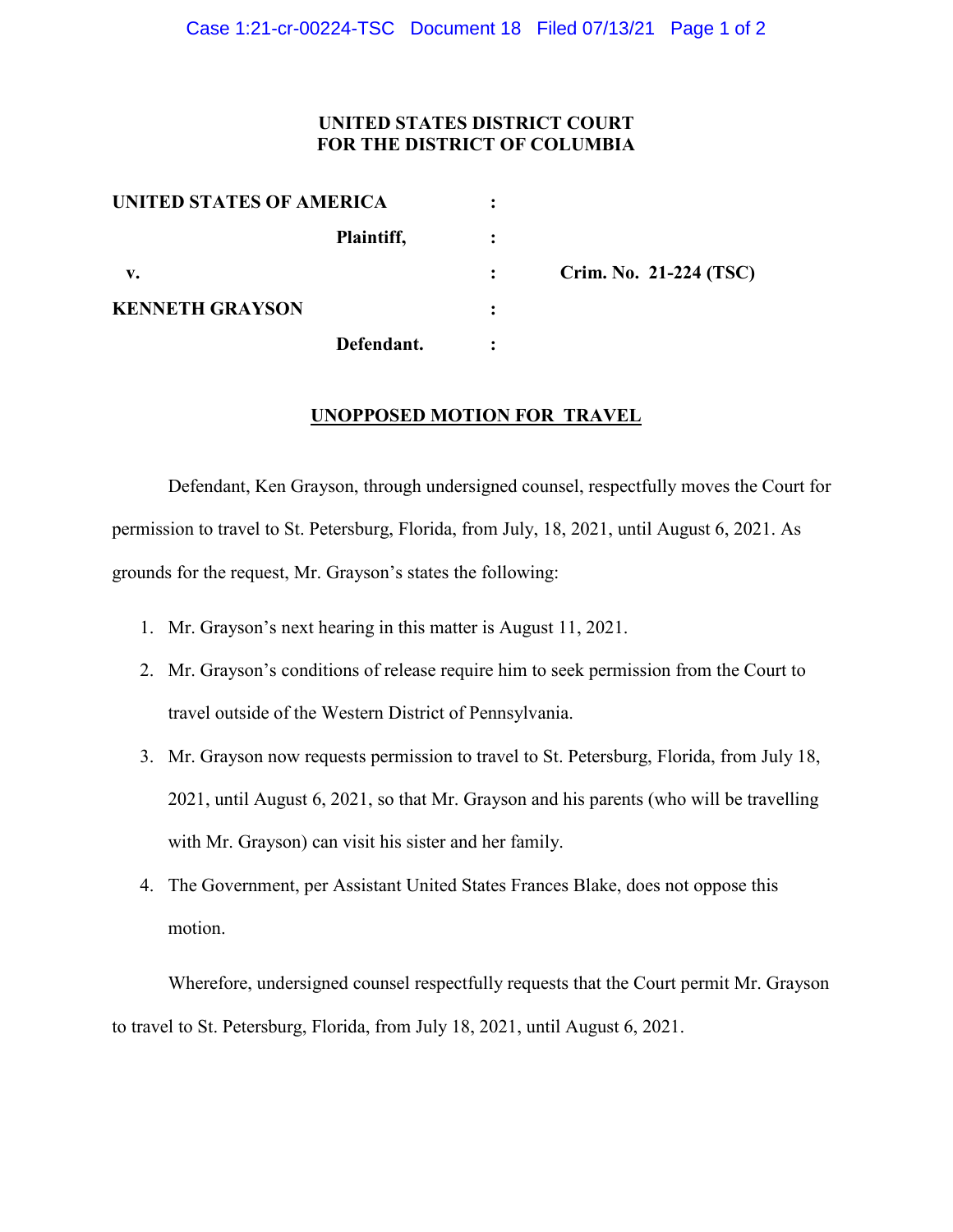Respectfully submitted,

A. J. KRAMER FEDERAL PUBLIC DEFENDER

/s/

David W. Bos Assistant Federal Public Defender 625 Indiana Avenue, N.W. Washington, D.C. 20004 (202) 208-7500

\_\_\_\_\_\_\_\_\_\_\_\_\_\_\_\_\_\_\_\_\_\_\_\_\_\_\_